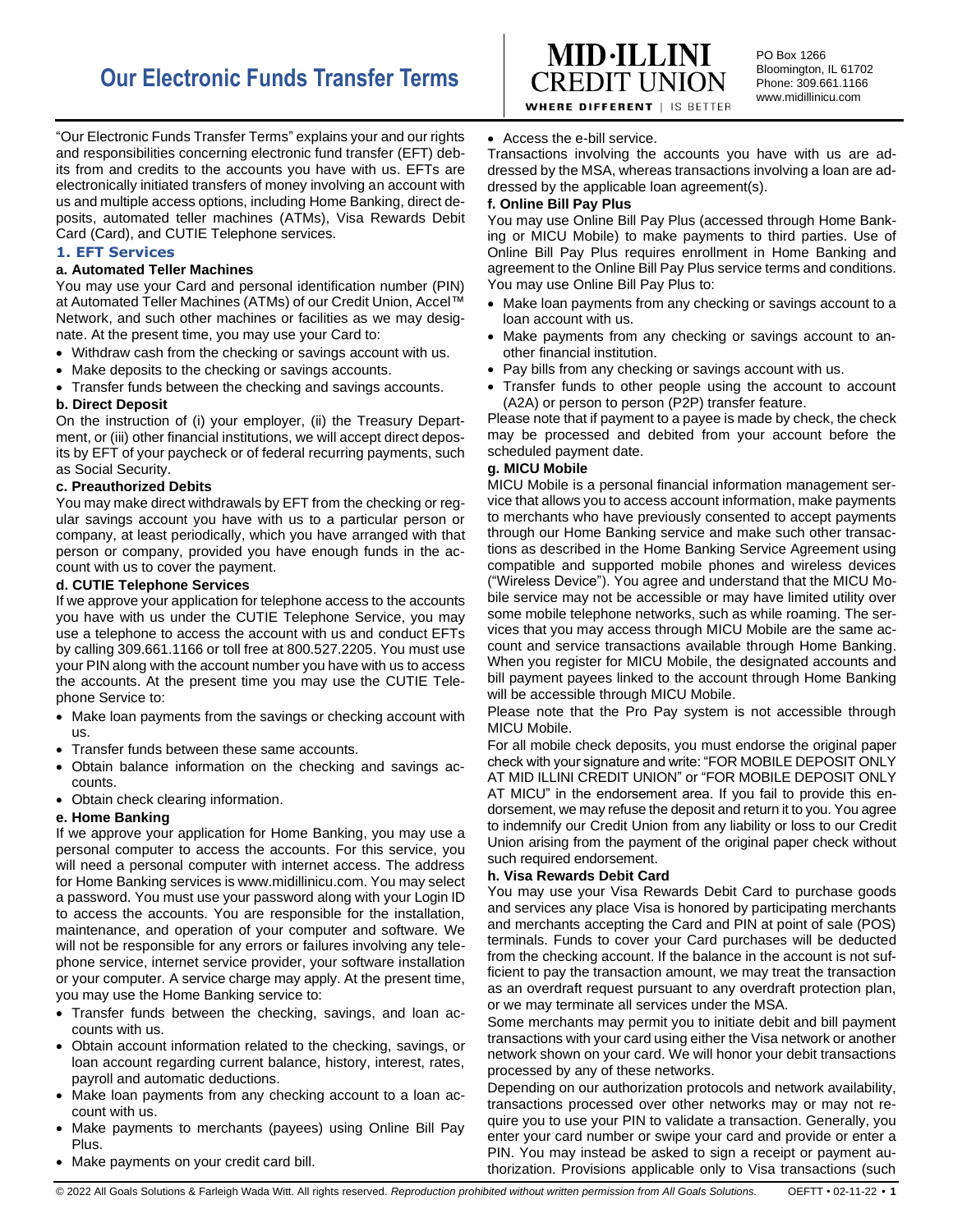as Visa's zero liability protections) will not apply to non-Visa debit transactions and the liability rules for other EFTs in the section titled "Member Liability" will apply.

# **i. Electronic Check Transaction**

You may authorize a merchant or other payee to make a one-time electronic payment from the checking account using information from your check to pay for purchases, pay bills or pay other obligations ("Electronic Check Transactions"). You agree that your authorization for an electronic check transaction occurs when you initiate such a transaction after receiving any required notice regarding the merchant's right to process the transaction or payment, including any written sign provided by the merchant at the time of your transaction. All terms governing electronic funds transfer services will apply to Electronic Check Transactions, except the \$50 and \$500 limits of liability for unauthorized transactions in Section 4 (Member Liability) of this disclosure. You remain responsible for notifying us of any unauthorized electronic check transaction shown on your statement.

#### **2. Service Limitations**

#### **a. Automated Teller Machines**

**1) Withdrawals.** Cash withdrawals from ATMs can be made as often as you like. You may withdraw up to \$510 (if there are sufficient funds in the account) per business day. For purposes of determining whether you have reached the daily limit, a day ends at 11:59 p.m. If you qualify, you may request a larger daily limit.

#### **b. CUTIE Telephone Service**

The accounts with us can be accessed under the CUTIE Telephone Service via a touchtone telephone only. Not all push button phones are touchtone. Converters may be purchased for pulse and rotary dial phones. CUTIE Telephone Service will be available for your convenience seven (7) days a week. This service may be interrupted for a short time each day for data processing. If you call during this time, you will hear a message directing you to call back. We may limit the number of certain types of withdrawals from some accounts, as described in "Our Rates & Service Charges." No transfer or withdrawal may exceed the funds available in an account with us. We reserve the right to refuse any transaction which would draw upon insufficient funds, exceed a credit limit, lower an account below a required balance or otherwise require us to increase our required reserve on the account.

## **c. Online Banking**

**1) Transfers.** We may limit the number of certain types of withdrawals from some accounts, as described in "Our Rates & Service Charges." Bill payer transactions are unlimited. You may transfer or withdraw up to the available balance in the account or available credit line at the time of the transfer, except as limited under other agreements. We reserve the right to refuse any transaction that would draw upon insufficient or unavailable funds, lower an account below a required balance or otherwise require us to increase our required reserve on the account.

**2) Account Information.** Account balance and transaction history information may be limited to recent account information. The availability of funds for transfer or withdrawal may be limited, due to the processing time for ATM transactions. See "Funds Availability of Deposits."

**3) Email and Stop Payment Requests.** We may not immediately receive email communications that you send and we will not act based on email requests until we actually receive your message and have a reasonable opportunity to act. Any stop payment request you transmit electronically is deemed to be a verbal request and will expire in fourteen (14) days unless confirmed in writing as addressed in the MSA. Contact us immediately regarding an unauthorized transaction or stop payment request.

#### **d. Online Bill Pay Plus A2A and P2P Transactions**

For A2A and P2P transfers, limits will be set at the time you use the service and will be disclosed to you prior to your use of the service.

#### **e. MICU Mobile**

You are fully responsible for understanding how to use MICU Mobile before you actually do so, and you must use MICU Mobile in accordance with any use or operational instructions posted on our web site. You are also responsible for your use of your Wireless Device and the MICU Mobile Service software provided to you. If you authorize the use of biometric login (for example, fingerprint or retinal scan) for MICU Mobile, the service may be accessed using any biometric login recognized by your wireless device, even if it is not your own. If you have permitted another person to use their own biometrics to authorize activity on your wireless device, their biometrics will also gain access to MICU Mobile if you have authorized biometric login. We will not be liable to you for any losses caused by your failure to properly use MICU Mobile, the Software or your Wireless Device. You may experience technical or other difficulties related to MICU Mobile that may result in loss of data, personalization settings or other MICU Mobile interruptions. We assume no responsibility for the timeliness, deletion, misdelivery or failure to store any user data, communications or personalization settings in connection with your use of MICU Mobile. We assume no responsibility for the operation, security, or functionality of any Wireless Device or mobile network that you utilize to access MICU Mobile. Financial information shown on MICU Mobile reflects the most recent account information available through MICU Mobile, and may not be current. You agree that we are not liable for delays in updating account information accessed through MICU Mobile. We are not responsible for any actions you take based on information accessed through the MICU Mobile app that is not current. If you need the most current account information, you agree to contact us directly.

## **f. Visa Rewards Debit Card**

There is no limit on the number of Visa Rewards Debit Card purchase transactions you may make during a statement period. However, there are daily transaction frequency limits of fifteen (15) per day for PIN and twenty (20) per day for signature based transactions. There is also a cumulative daily transaction limit of twenty five (25) transactions. Visa purchases are limited to the balance available in an account. In addition, you may not make more than \$510 in PIN purchases in one day, and \$1,500 in signature based purchases. There is also a cumulative daily purchase limit of \$1,500. We reserve the right to refuse any transaction that would draw upon insufficient funds or require us to increase our required reserve on the account. We may set other limits on the amount of any transaction, and you will be notified of those limits. You are solely responsible for any disputes you may have with merchandise or services received using the Visa Rewards Debit Card. We are not responsible for any damages, liability or settlement resolution as a result of the misrepresentation of quality, price, or warranty of goods or services by a merchant.

The use of a Card and Account with us are subject to the following conditions:

**1) Ownership of Cards.** Any Card or other device that we supply to you is our property and must be immediately returned to us, or to any person whom we authorize to act as our agent, or to any person who is authorized to honor the Card, according to instructions. The Card may be repossessed at any time at our sole discretion without demand or notice. You cannot transfer the Card or Account to another person.

**2) Honoring the Card.** Neither we nor merchants authorized to honor the Card will be responsible for the failure or refusal to honor the Card or any other device we supply to you. If a merchant agrees to give you a refund or adjustment, you agree to accept a credit to the account with us in lieu of a cash refund. You may not use the Card for any illegal or unlawful transaction. We may refuse to authorize any transaction that we believe may be illegal or unlawful.

**3) Visa Account Updater Service.** The account you have with us is automatically enrolled in the Visa Account Updater Service (VAU). The service is provided as a benefit in order to facilitate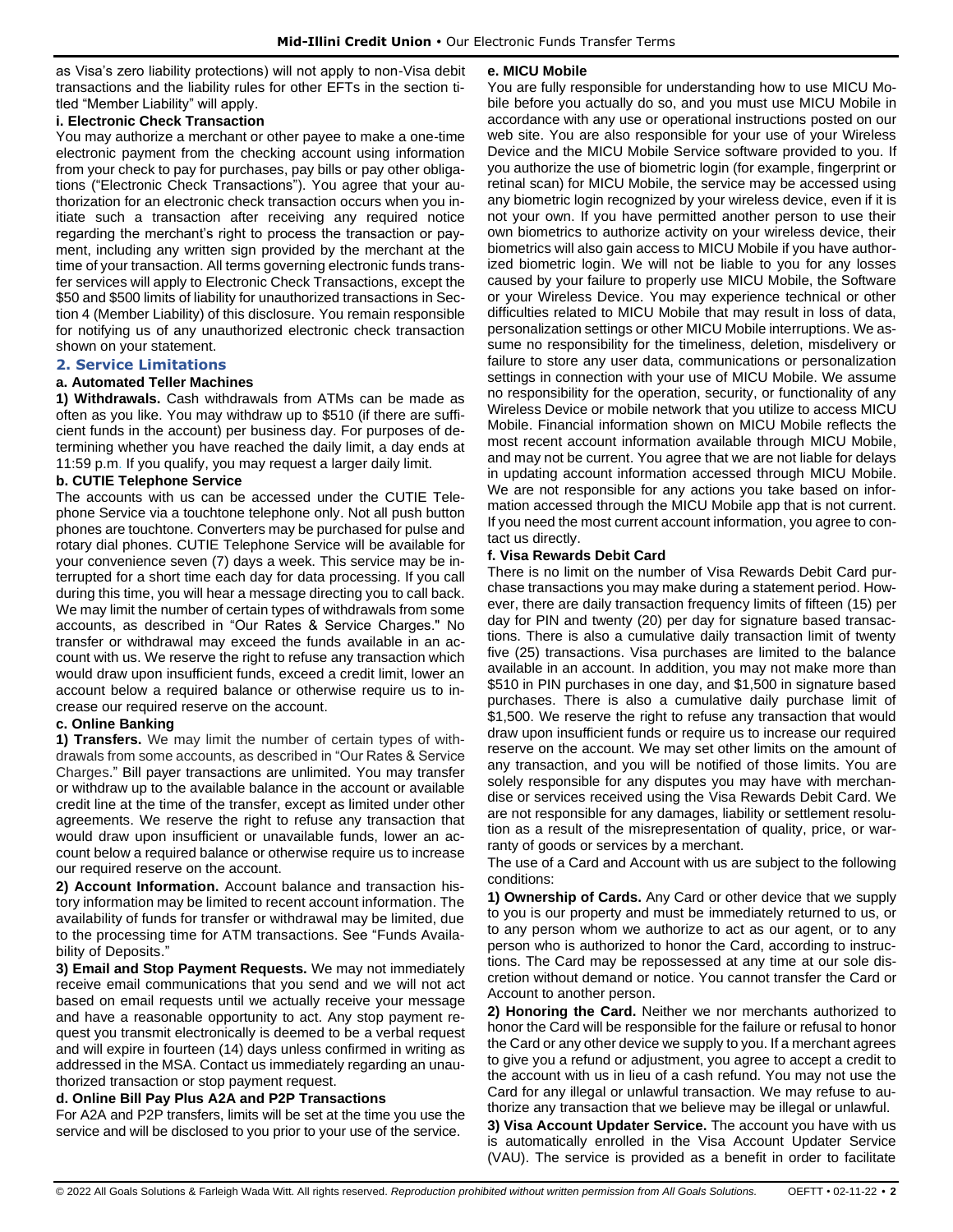uninterrupted processing of recurring charges you have authorized. Under the VAU service, if you have authorized a participating merchant to bill your Card for recurring payments, your new Card number and expiration date will automatically be sent to that merchant if we change your Card number (i.e. when replacing a lost or stolen Card). Card numbers are only supplied to merchants who participate in the VAU service. Because not all merchants participate in the VAU service, you should still notify each merchant when your Card number changes in order to permit recurring payments to continue to be charged to the account.

**4) Currency Conversion; International Transaction Fee.** Purchases and withdrawals made in foreign countries will be billed to you in U.S. dollars. The currency conversion rate for international transactions, as established by Visa International, Inc., is a rate selected by Visa from the range of rates available in wholesale currency markets for the applicable central processing date, which may vary from the rate Visa itself receives, or the governmentmandated rate in effect for the applicable central processing date. In addition, you will be charged an International Transaction Fee as set forth in "Our Rates & Service Charges" for any card transaction at a location in a foreign country or with a merchant located in a foreign country even if you initiate the transaction from within the United States.

## **3. Security of Personal Identification Number**

The Personal Identification Number (PIN) is established for your security purposes. The PIN is confidential and should not be disclosed to third parties or recorded. You are responsible for safekeeping your PIN. You agree not to disclose or otherwise make your PIN available to anyone not authorized to sign on the accounts with us. If you authorize anyone to have or use your PIN, that authority will continue until you specifically revoke such authority by notifying us. You understand that person may use Home Banking, online services or debit card to review all of your account information and make account transactions. Therefore, we are entitled to act on transaction instructions received using your PIN and you agree that the use of your PIN will have the same effect as your signature in authorizing transactions.

If you authorize anyone to use your PIN in any manner, that authority will be considered unlimited in amount and manner until you specifically revoke such authority by notifying us and changing your PIN immediately. You are responsible for any transactions made by such persons until you notify us that transactions and access by that person are no longer authorized and your PIN is changed. If you fail to maintain or change the security of these PINs and we suffer a loss, we may terminate your electronic fund transfer and account services immediately.

## **4. Member Liability**

You are responsible for all transfers you authorize using your EFT services as explained in this disclosure, which is part of the MSA. If you permit other persons to use an EFT service, Card or PIN, you are responsible for any transactions they authorize or conduct on any of the accounts you have with us. However, tell us at once if you believe anyone has used the account, Card or PIN and accessed the accounts with us without your authority, or if you believe an electronic fund transfer has been made without your permission using information from your check. Telephoning is the best way of keeping your possible losses down. For Visa Rewards Debit Card purchase transactions, if you notify us of your lost or stolen card, you will not be liable for any losses, provided you were not negligent or fraudulent in handling the Card and you provide us with a written statement regarding your unauthorized Card claim, otherwise the following liability limits will apply. For all other EFT transactions except Electronic Check Transactions, if you tell us within two (2) business days, you can lose no more than \$50 if someone accessed the account with us without your permission. If you do not tell us within two (2) business days after you learn of the unauthorized use of the account or EFT service, and we can prove that we could have stopped someone from accessing the account without your permission if you

had told us, you could lose as much as \$500. In no event will you be liable for more than \$50 for unauthorized withdrawals from a line of credit account.

Also, if your statement shows EFTs that you did not make, tell us at once. If you do not tell us within sixty (60) days after the statement was mailed or accessible to you, you may not get back any money lost after the sixty (60) days if we can prove that we could have stopped someone from making the transfers if you had told us in time. If a good reason (such as a hospital stay) kept you from telling us, we will extend the time periods. If you believe that someone has used the Card or PIN without your permission or you have lost your Card, call: 309.661.1166 or toll free at 800.527.2205, or write to us at: PO Box 1266, Bloomington, IL 61702.

#### **5. Business Days**

Our business days are Monday through Friday. Holidays are not included.

## **6. Charges for EFT Services**

There are certain charges for EFT services, as described in "Our Rates & Service Charges." We reserve the right to impose service charges at a future date after we give you notice of such changes as required by law. If you request a transfer or check withdrawal from your personal line of credit account, such transactions may be subject to charges under the terms and conditions of your loan agreement. If you use an ATM that is not operated by us, you may be charged an ATM surcharge by the ATM operator or an ATM network utilized for such a transaction. The ATM surcharge will be debited from the account with us if you elect to complete the transaction.

# **7. Right to Receive Documentation**

#### **a. Periodic Statements**

All EFT transactions will be recorded on your periodic statement. You will receive a statement at least once every quarter. If you have an EFT transaction, you will receive a statement monthly.

#### **b. Preauthorized Credits**

If you have a direct deposit made to the account at least once every sixty (60) days from the same source and you do not receive a receipt (such as a pay stub), you can use our CUTIE Telephone Service or Home Banking or you can call us at 309.661.1166 or toll free at 800.527.2205 to find out whether or not the deposit has been made.

## **c. Terminal Receipt**

You may get a receipt at the time you make any transaction of more than \$15 using an ATM, POS terminal or Visa Rewards Debit Card.

## **8. Account Information Disclosure**

We will maintain the confidentiality and privacy of your information in accordance with our Privacy Notice. We will disclose information to third parties about the account or the transfers you make in the following circumstances:

- As necessary to complete transfers.
- To verify the existence of sufficient funds to cover specific transactions upon the request of a third party, such as a credit bureau or merchant.
- To comply with government agency or court orders.
- If you give us your written permission.

## **9. Our Liability for Failure to Make Transactions**

If we do not complete a transfer to or from an account with us on time or in the correct amount according to the MSA, we will be liable for your actual transaction loss or damage. Our sole responsibility for an error in a transfer will be to correct the error. You agree that neither we nor the service providers are responsible for any loss, property damage, or bodily injury, whether caused by the equipment, software, Credit Union, or by internet browser providers such as Microsoft (Microsoft Internet Explorer), Apple (Safari), Mozilla (Firefox), Google (Chrome) or by Internet access providers or by online service providers or by an agent or subcontractor for any of the foregoing. Nor will we or the service providers be responsible for any direct, indirect, special, or consequential economic or other